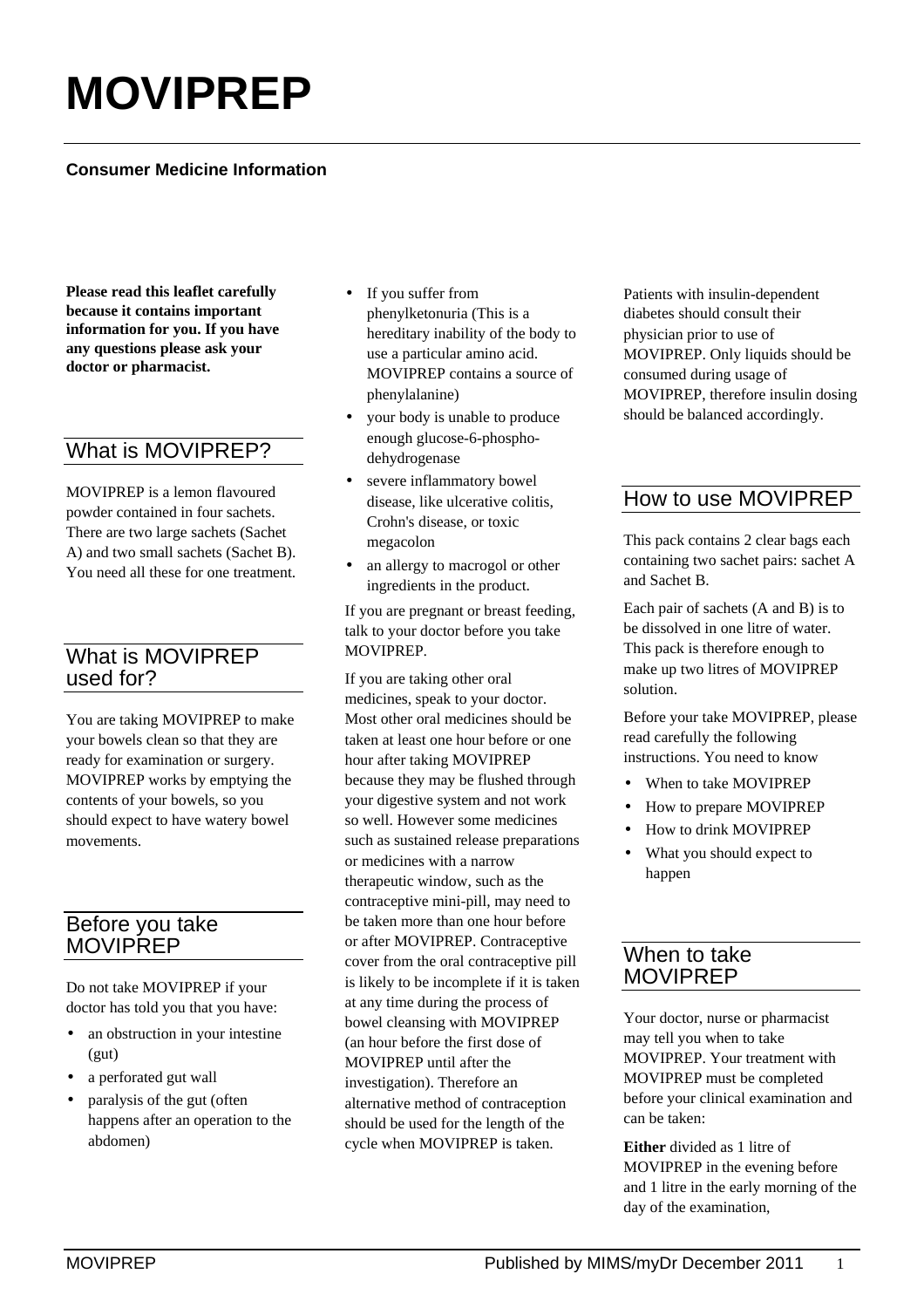**or**2 litres in the evening before the examination,

**or** 2 litres early in the morning of an examination booked late in the same day.

**Important: Do not take any solid food from when you start to take MOVIPREP until after the examination.**

#### How to prepare **MOVIPREP**

- Open one clear bag and remove Sachets A and B
- Add the contents of BOTH sachet A and B to a 1 litre container
- Pour 1 litre of water into the container and stir until all the powder has dissolved and the MOVIPREP solution is clear or slightly hazy. This may take up to 5 minutes.

# How to drink MOVIPREP

Drink the first litre of the MOVIPREP solution over one to two hours. Try to drink a glassful every 10-15 minutes.

When you are ready, make up and drink the second litre of MOVIPREP solution made up with the contents of the Sachets A and B from the remaining bag.

During the course of this treatment drink a further one litre of clear liquid to prevent you from feeling very thirsty and becoming dehydrated. Clear liquids include: Water, clear soup, tea or coffee (without milk or non-dairy creamer), all of the following liquids which are not coloured red or purple: fruit juices without pulp, carbonated or non carbonated soft drinks, fruit flavoured cordials Note: patients should not drink anything coloured red or purple.

# What you should expect to happen

When you start drinking the MOVIPREP solution, it is important that you stay close to a toilet. At some point, you will start to experience watery bowel movements. This is quite normal and indicates the MOVIPREP is working. The bowel movements will stop soon after you have finished drinking.

#### **If you follow these instructions, your bowel will be clear, and this will help you to have a successful examination.**

#### *Children*

MIOVIPREP should not be taken by children aged below 18 years.

#### What about side effects?

Like all medicine, MOVIPREP can have side effects.

You may feel full in the stomach, a little nauseous, have stomach pains or soreness around the anus, and if this happens take MOVIPREP more slowly until these feelings stop. If the feelings do not stop, consult you pharmacist or doctor. There is a possibility of vomiting. If you feel other unpleasant side effects tell your doctor or pharmacist.

Blood sodium levels could also decrease, particularly if you take medicines that affect your kidneys, such as ACE inhibitors and diuretics used for the treatment of heart disease. Very low blood sodium levels can cause convulsions (fits)

If your blood sodium levels change, you may feel breathless, very thirsty with a severe headache, or get puffy ankles.

There have been rare reports of severe allergic reactions to Macrogol 3350 (an ingredient in MOVIPREP). Signs of severe, life threatening allergic reaction include sudden signs of allergy, such as rash, itching or hives on the skin, swelling of the face, lips, tongue or other parts of the body, shortness of breath, wheezing or trouble breathing.

If you experience any of these reactions, stop taking MOVIPREP and tell your doctor immediately, or go to the Accident & Emergency department at your nearest hospital.

#### How to store MOVIPREP

Keep MOVIPREP sachets at room temperature (below 25ºC), stored in their original packaging, and do not use after the expiry date on the label.

After you have dissolved MOVIPREP in the water, the solution may be stored (keeping covered) at room temperature (below 25ºC), or put it in the fridge (2-8ºC). Do not freeze the solution and do not keep it for more than 24 hours.

Keep all medicines away from children.

# What MOVIPRFP contains

Sachet A contains these active substances:

- Macrogol 3350 100 g
- Sodium sulphate anhydrous 7.5 g
- Sodium chloride 2.691 g
- Potassium chloride 1.015 g

Sachet B contains these active substances:

- Ascorbic acid 4.7 g
- Sodium ascorbate 5.9 g